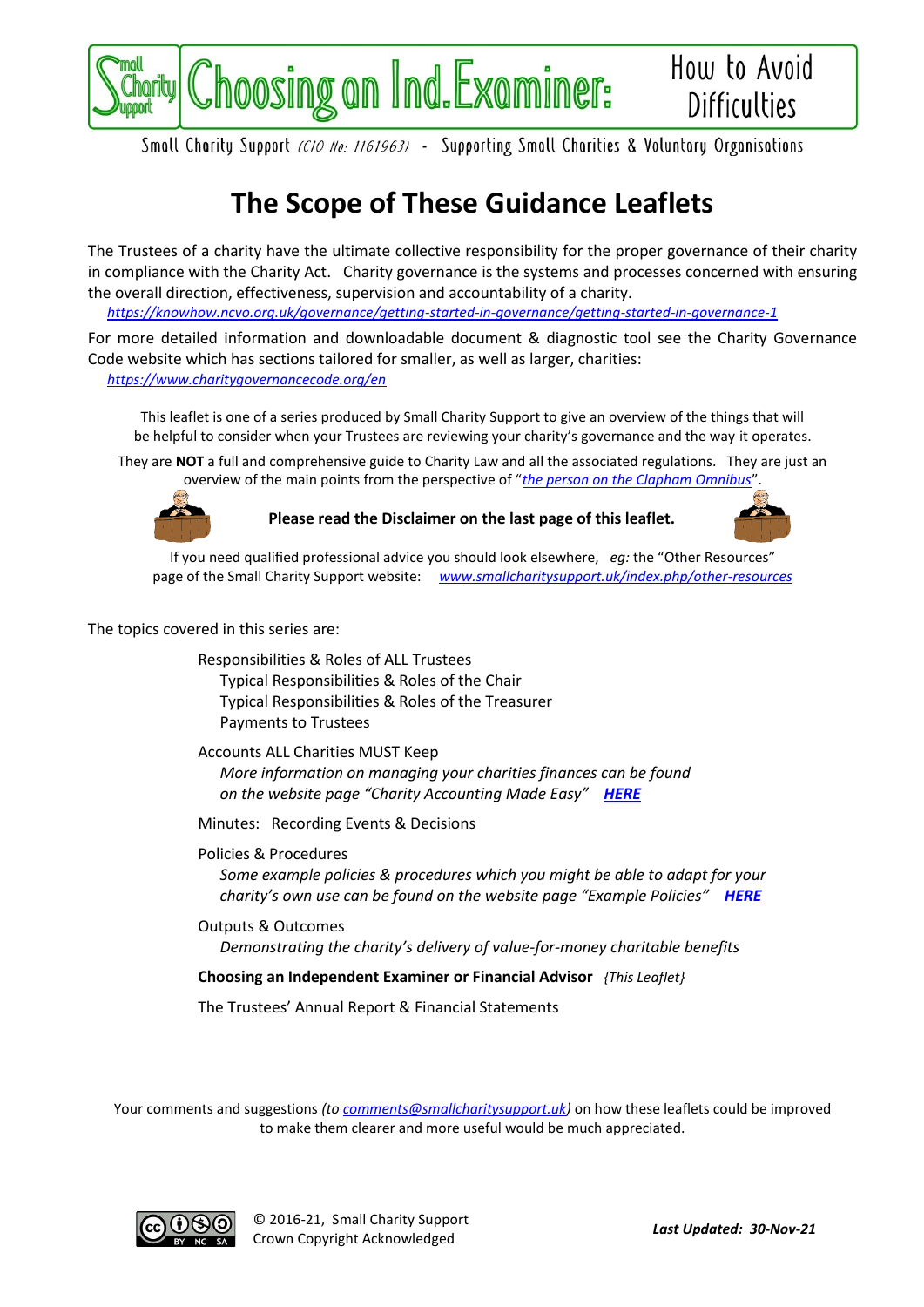#### **Links to other sources of information:**

In this leaflet: where references to other reports or reviews are highlighted blue-underlined, clicking on those references will take you on-line to the document being referred to.

# **Choosing an Independent Examiner or Financial Advisor**

Arranging for your charity's accounts to be subject to external scrutiny, either an audit or independent examination, is an important part of providing assurance to the trustees and others with an interest in the charity's activities about the content and accuracy of those accounts.

There are, undoubtedly, many good, knowledgeable, competent, caring professionals – both accountancy professionals and others with relevant expertise – who are contributing effectively and generously to the financial management of the charity sector.

But, over the last decade, in responding to requests for support Small Charity Support has encountered more "financial advisors" than it would wish ranging from the benignly inept, through the negligently incompetent to the criminally fraudulent.

### **The Evidence**

But don't take Small Charity Support's word for it: those experiences are, evidently, not atypical. The Charity Commission's ow[n report](https://www.gov.uk/government/publications/a-benchmark-for-the-external-scrutiny-of-charity-accounts/a-benchmark-for-the-external-scrutiny-of-charity-accounts) on its benchmark standards for charity accounts says:

*"Trustees and the reader or user of … charity accounts will expect that the external scrutiny was done properly. However, the evidence from our thematic research on charity reports and accounts has shown that too many independent examiners and auditors appear to lack the necessary understanding of the external scrutiny framework for charities and of their reporting duties."*

The Charity Commission's last review of charity accounts [\(August](https://www.gov.uk/government/publications/accounts-monitoring-review-auditors-and-independent-examiners-compliance-with-their-responsibilities/auditors-and-independent-examiners-compliance-with-their-responsibilities) 2019) showed that almost half of charity accounts for the year  $2017<sup>1</sup>$  had fail to meet its benchmark standards. And that was so even when many of them had been prepared and/or Independently Examined by professionals.

The performance was even worse in the sample of 100 small charities (incomes £25,000- £250,000) where more than half (56%) of the accounts failed to meet the Commission's benchmark standard.

Such a large percentage of non-compliance cannot be "excused away" by the small size of the sample. The margin of error on a sample of 100 taken from a population of *ca.*46,000 is approx.10%. So even if the sample of small charities in that particular review was maximally biased toward those which were non-compliant with the standard, 56% - 10% = 46% almost half of the accounts of charities in the £25,000-£250,000 range would probably still have been found to be noncompliant.

Furthermore, the £25,000-£250,000 annual income bracket only includes about 27% of all charities in England & Wales.

A further 61% (*ca.*104,000) of charities fall within the £0 –

£25,000 income bracket. It is not unreasonable to assume that non-compliance in the accounts of that additional group of charities would be at least similar. And that, in turn would imply that the accounts of at



**Number of Charities Complying** 

<sup>&</sup>lt;sup>1</sup> Note: The Charity Commission appears to have stopped undertaking annual reviews of charity accounts since 2019  *<https://www.gov.uk/government/collections/accounts-monitoring-charity-commission>*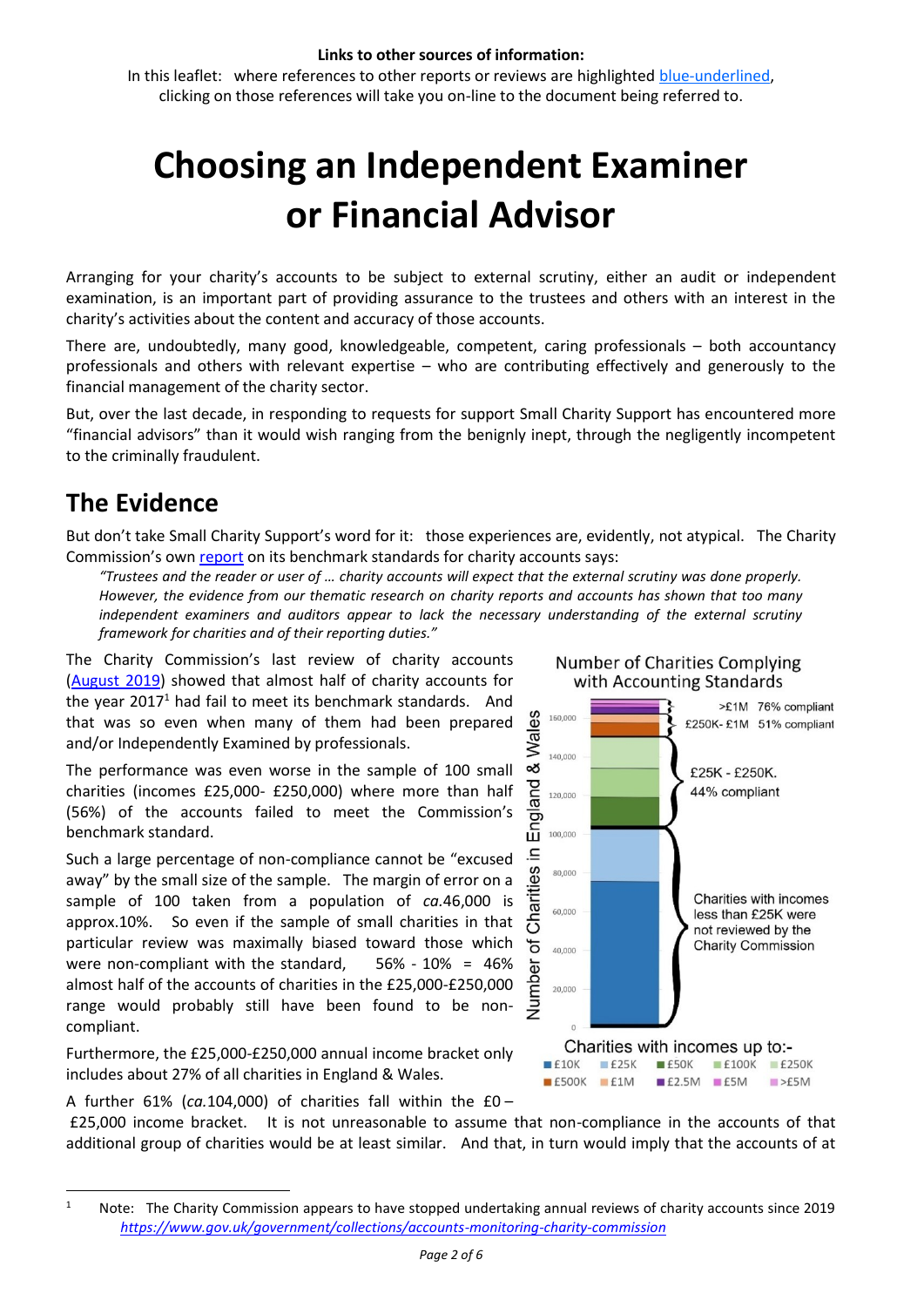least 46% of the *ca.*150,000 smallest charities in England & Wales (*ie:* >69,000 charities) would not be compliant Charity Commission's benchmark standards for their accounts.

Where does one look for an explanation of such disturbing figures ?!

- $\odot$  Incompetent trustees ?
- $\Theta$  Incompetent financial advisors and/or Independent Examiners ?
- $\odot$  Accounting standard & procedures which are not fit-for-purpose ?
- $\odot$  A regulatory body which is powerless, or ineffective, or both, to ensure that its benchmark standards are properly implemented ?

Given the onerous nature of Accruals financial reporting – and the inappropriateness of Receipts & Payments financial reporting for small charities – it would hardly be surprising if failure to comply with the Charity Commission's benchmark standards was due to non-accountant trustees finding themselves unable to cope with them.

But the Charity Commission's review also found that of the 296 accounts examined 268 (91%) had been independently examined (and, in some case, also prepared) by professional accountants. And of those 111 (41%) did not meet the benchmark standards.

More specifically the review commented: *"… the trustees of 70 of the 92 small charities (incomes less than £250,000} in our sample that opted for independent examination appointed qualified examiners. The qualified examiners* 



*performed significantly better than the unqualified examiners, with 44% of the accounts that they reviewed meeting the benchmark, compared with only 18% for the unqualified examiners."*

With such a large percentage of accounts examined by professional accountants failing to meet the Commission's benchmark standards it is hard to avoid the conclusions that it is the fitness for purpose of the accounting procedures rather than the abilities of charity trustees which is the primary problem.

#### **Accountancy Professional Qualifications**

More often than Small Charity Support would like, it has been approached for help where a charity's trustees have gone to a professional accountant for help and advice with their accounts (as advised by the Charity Commission) only to find that the professional accountant is the cause of the "muddle" not the solution.

Re-word that last sentence of the Charity Commission's comment (above) as:

*"The qualified examiners performed significantly better than the unqualified examiners, with only 56% of the accounts that they reviewed failing to meet the benchmark, compared with 82% for the unqualified examiners."*

…..and it is easy to see how an adroit bit of "editorial spin" turned what, in reality, should have been a significant criticism into an implied compliment, potentially encouraging a mis-placed trust in the competence of "qualified" independent examiners.

It is not widely recognised that the standard training and accrediting requirements to be recognised as a professional chartered accountant do NOT include a mandatory module on charity accounting:

*<https://careers.icaew.com/how-to-become-a-chartered-accountant/aca-modules> <https://kaplan.co.uk/courses/aca-icaew>*

*ie:* **just because a person is a qualified business accountant DOESN'T automatically mean that they are also qualified in charity accounting rules and procedures."**

That distinction between "business" financial reporting and "charitable" financial reporting is exemplified in a recent (25 May 2021) letter from the Charity Commission to the Financial Reporting Council which said:

*The focus of accounting standards is very much on the interests of the providers of risk capital to forprofit businesses. Charities are established for the public benefit and not as owner managed for-profit businesses and, although welcome, the PBE {Public Benefit Entities} paragraphs are proving insufficient in addressing the reporting needs of the users or charity accounts and avoiding for-profit orientated disclosures detracting from the quality and character of public benefit accounting and reporting.*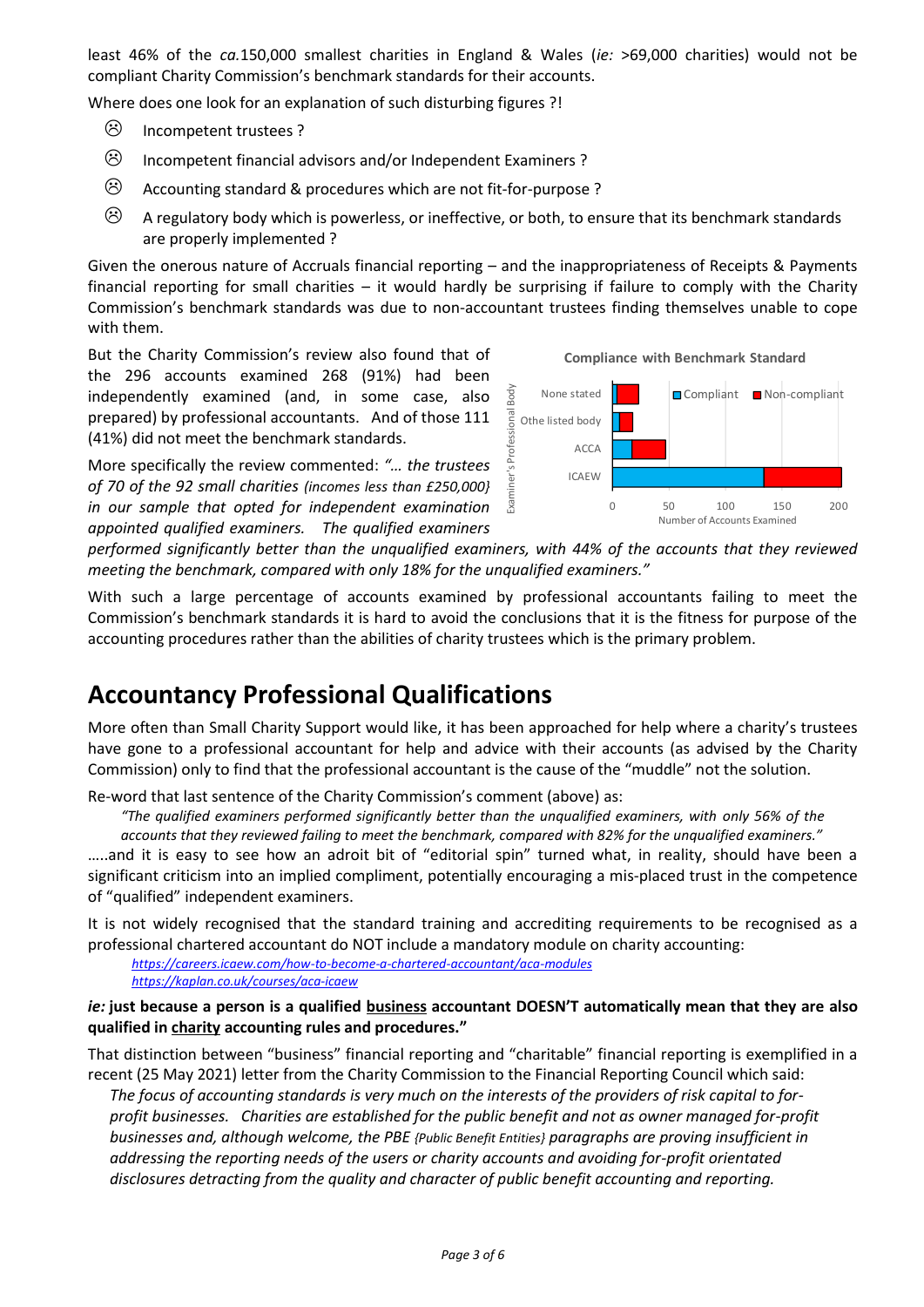Which is a rather more "politically correct" way of saying *"[the current charity financial reporting standards are](https://www.smallcharitysupport.uk/index.php/charity-thoughts/12-about-small-charity-support/27-fit-for-purpose)  [Not-Fit-For-Purpose](https://www.smallcharitysupport.uk/index.php/charity-thoughts/12-about-small-charity-support/27-fit-for-purpose)"*.

So far as Small Charity Support has been able to discover, there are only two formal professional "qualifications" (*ie:* validated by formal assessment) in charity accounting:

- 1: the ACIE Associate (ACIE) and Fellow (FCIE) memberships;
- 2: the ICAEW Diploma in Charity Accounting (DChA).

But it seems that the DChA is primarily targeted at accountants looking for a career within the charity sector itself. Consequently it can be difficult to find DChA qualified accountants offering an "on request" service to independently examine and/or prepare charity accounts in the same way as local "high street" accountants can be engaged to prepare small business/personal accounts.

Charity Commission appears to recognise that, because its guidance says:

*The starting point for all independent examiners is an understanding of their responsibilities, as explained in [Independent examination of charity accounts: examiners \(CC32\).](https://www.gov.uk/government/publications/independent-examination-of-charity-accounts-examiners-cc32) All examiners must also understand the key governance and reporting requirements that are specific to charities. These include the responsibilities of trustees and the requirements to produce a trustees' annual report and to account for the different types of charitable funds.*

…and goes on to say:

*Whatever their skills and professional qualifications, new examiners who are not familiar with the charity sector will need to gain this background knowledge before starting their examination.*

But nowhere does the Charity Commission say how a potential independent examiner's "background knowledge" of charity sector financial reporting requirements is to be validated in order that they can claim to be "qualified" (and, therefore able to charge a "professional" fee) to undertake the independent examination of charity accounts. Instead, Charity Commission guidance, *[CC31 Independent examination of charity](https://www.gov.uk/government/publications/independent-examination-of-charity-accounts-trustees-cc31/independent-examination-of-charity-accounts-trustees)  [accounts: guidance for trustees](https://www.gov.uk/government/publications/independent-examination-of-charity-accounts-trustees-cc31/independent-examination-of-charity-accounts-trustees)*, merely suggests:

*The trustees may find it helpful to draw up a set of questions to ask their proposed examiner to help them check that the person has the skills and experience needed. You should ask:*

- *all examiners, to confirm that they have read and understood the Commission's Directions and guidance*
	- *professional examiners, to provide proof of membership of one of the professional bodies listed in the appendix and that they meet that body's requirements for acting as an independent examiner.*



Getting an answer to the first question is certainly a good idea – which, in practice, means asking a potential independent examiner to confirm that they have read and understood the Charity Commission's **83-page** ( **!** ) ["Independent Examination of Charity Accounts: Examiners" \(CC32\)](https://www.gov.uk/government/publications/independent-examination-of-charity-accounts-trustees-cc31/independent-examination-of-charity-accounts-trustees) guidance detailing the "13 Directions" for the examination of charity accounts. But that's quite a "tall order" for finding a supporter who is willing to do the examination for a small charity which is hoping to avoid having to pay a professional accountant's independent examination fee (typically £400-£1000).

Which is why a lot of small charity trustees find themselves – reluctantly – having to turn to a local accountant to undertake the independent examination (and, quite often, the preparation too) of their charity's accounts, trusting that they are actually competent to do so.

Getting an answer to the first part of the second question – proof of membership of an approved professional body – is straightforward enough. But what *"meeting that body's requirements for acting as an independent examiner"* actually means is far from clear.

Searching the internet for the *"requirements {of professional bodies} for acting as an independent examiner"* finds very little, if anything, which would be helpful to non-accountant trustees looking for specific guidance on whether the person they are seeking to engage actually has objectively verified relevant expertise rather than just their own subjective opinion of their abilities.

As at the date of this report, specific enquiries direct to the two largest accountancy professional bodies (ICAEW & ACCA) has not resulted in any meaningful responses on how they provide "proof" to members of the public that their members *"…meet {their} requirements for acting as an independent examiner"*.

In reality, the Charity Commission's suggestions are "all bark and no bite".

The Charity Commission's own reviews provide clear evidence that the current system of accrediting professional accountants to undertake the independent examination of charity accounts is inadequate.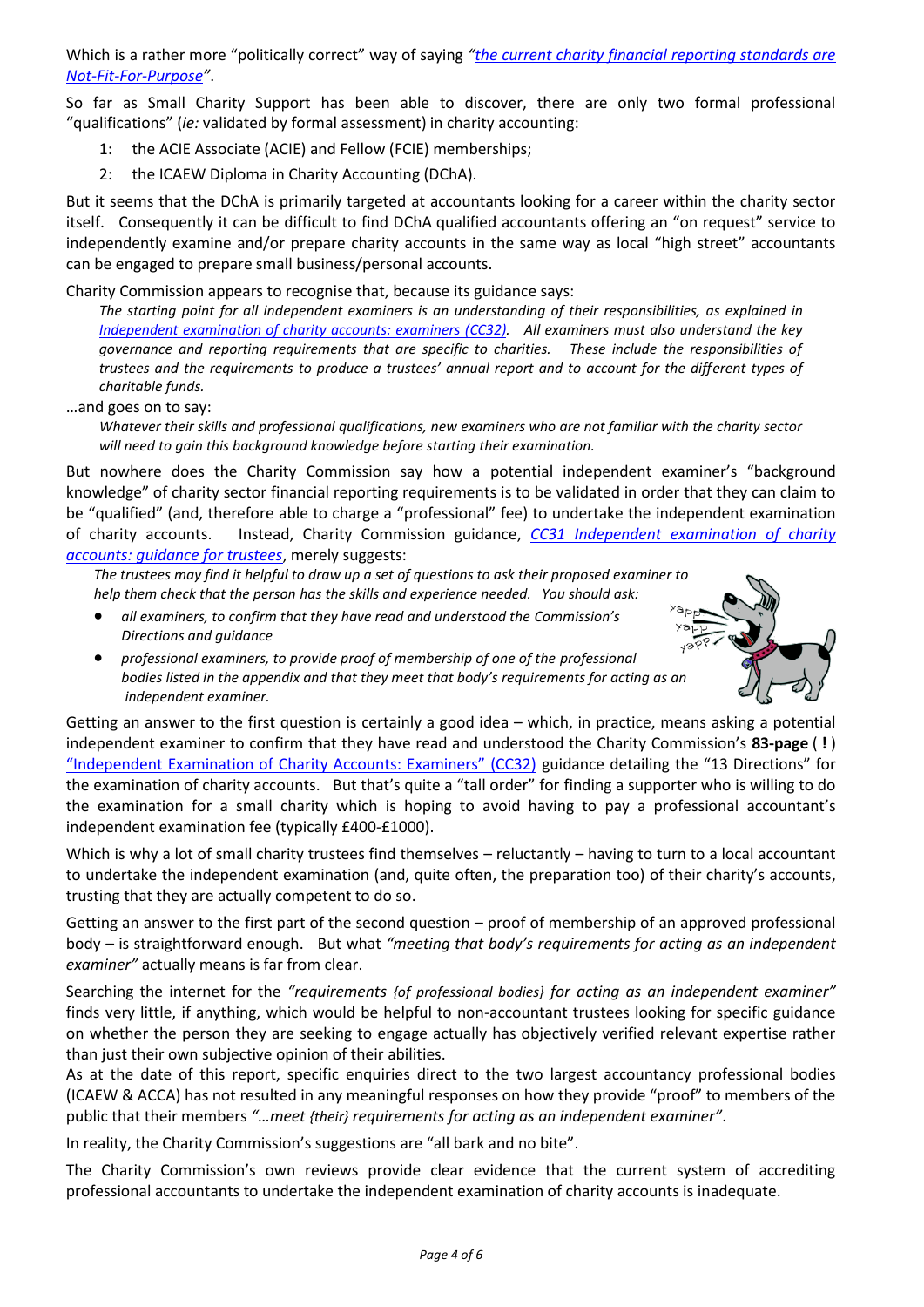But its August 2019 review concludes:

- *Whilst the trustees are responsible for their charity's accounts, our findings also raise concerns about the work done by the auditors and examiners who scrutinised these accounts*;
- *However, our review has highlighted that the trustees of a significant number of charities have appointed auditors or examiners whose work does not meet our external scrutiny benchmark*;
- *We have updated our guidance about independent examination to help trustees fulfil their legal duty to appoint*  'an independent person who is reasonably believed by the trustees to have the requisite ability and practical *experience to carry out a competent examination of the accounts*.

The trustees of small charities could be forgiven for thinking that, should their accounts fail to meet the Charity Commission's benchmark standards, it would be more because of their incompetence in choosing an competent independent examiner than the incompetence of the independent examiner whose "competence" they were compelled to rely on.

Small Charity Support takes the view that it is disingenuous, to the point of fraud, for accountants (chartered or otherwise) to present themselves as "qualified" to prepare and/or independently examine a charity's account – and, therefore, to charge a "professional" fee for their services – if their training and accreditation did not include a formally assessed module on charity accounting procedures.

Small Charity Support therefore believes that accountancy professional bodies should be instructing their members **NOT** to undertake professional (*ie:* fee-paying) engagements for the preparation and/or independent examination of charity accounts unless they have a validated professional qualification specifically in charity accounting.

*ie:* a qualification in standard commercial accounting which did not include a charity-specific module is **NOT** sufficient.

#### **In Summary**

☺ **DO** at least download and look at the Charity Commission guidance: [CC31: Independent examination of charity accounts: guidance for trustees](https://www.gov.uk/government/publications/independent-examination-of-charity-accounts-trustees-cc31/independent-examination-of-charity-accounts-trustees)**;** [CC32: Independent Examination of Charity Accounts: Examiners;](https://www.gov.uk/government/publications/independent-examination-of-charity-accounts-trustees-cc31/independent-examination-of-charity-accounts-trustees) You probably won't have the time (and, even less, the inclination) to read them word-byword cover-to-cover (particularly CC32).

But you should at least have got the "flavour" of what they say should it come to having to discuss them with your financial advisor and/or independent examiner.

- **DON'T** assume that all professional accountants are "automatically" qualified and experienced in charity accounting rules & procedures when seeking external profession advice on preparing your charity's accounts and/or getting them Independently Examined in accordance with Charity Commission requirements;
- **DON'T** assume that professional accountants are qualified and experienced in charity accounting just because their website or other publicity materials claim that they provide financial services to charities.
- ☺ **DO** make it explicitly clear that you are seeking to engage a person with either (or both) an ACIE/FCIE or a DChA qualification;
- ☺ **DO** at least take a look at the [ACIE](https://acie.org.uk/find) website when seeking a local financial advisor and/or independent examiner for your charity's annual reports & accounts.